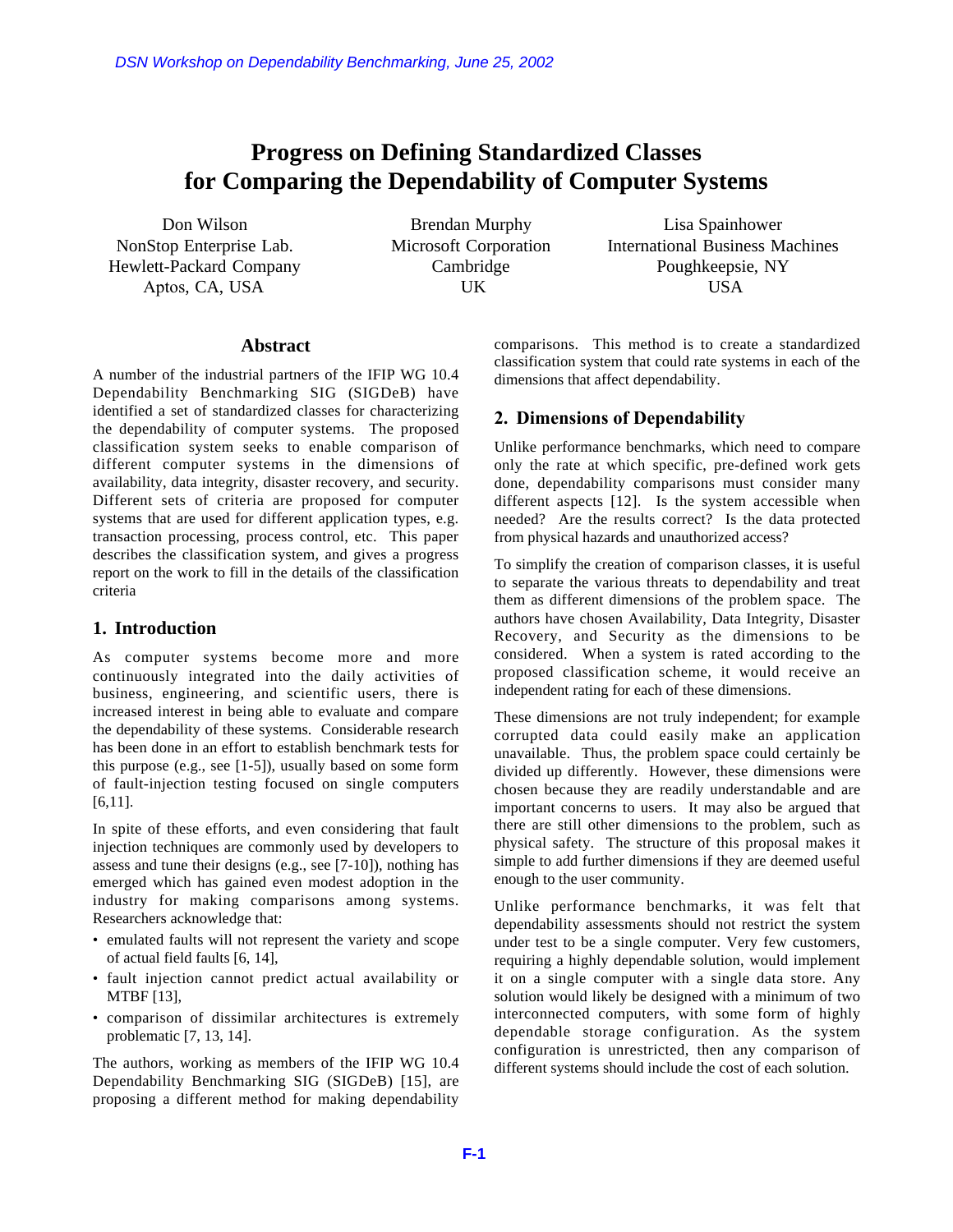| <b>Transaction</b>               | Typical applications are order processing, automated billing, credit authorization, |
|----------------------------------|-------------------------------------------------------------------------------------|
| Processing                       | automated retail, securities trading, reservations.                                 |
| Message                          | Typical applications are telephony, email, packet switching and routing, protocol   |
| Handling                         | conversion.                                                                         |
| <b>Process</b>                   | Typical applications are manufacturing control, embedded device controllers, servo  |
| Control                          | systems, network and system management.                                             |
| <b>Search</b>                    | Typical applications are web-page serving, decision support, classical business     |
| and Retrieval                    | reporting, broadcasting.                                                            |
| Analytical<br><b>Calculation</b> | Typical applications are simulation, modeling, and scientific data reduction.       |

#### **Table 1: Application Types**

## **3. Application Space**

Users of different types of applications tend to have differing priorities when it comes to dependability.

A telephony application prizes availability and responsiveness very highly, but can afford minor data errors.

A stock trading application prizes data integrity above all else, requires high availability, must often adhere to strict securities regulations, but may have frequent off-hours where maintenance can be done.

A factory control system finds availability and accuracy essential, but is not concerned about operating during a power failure.

The authors have accordingly divided the application space into types that appear to have similar dependability requirements, as listed in Table 1.

The proposed classification scheme will define a different set of classes for each application type, on each dependability dimension. This structure is shown in Table 2.

The boundaries between classes are intended to be natural breakpoints in the spectrum of user-perceived availability requirements. The highest class is always intended to be essentially perfect behavior, whether or not it is achievable with current technology.

| <b>Transaction</b><br>Processing             |                                                                                                                                                                        | Typical applications are order processing, automated billing, credit authorization,<br>automated retail, securities trading, reservations. |          |                                                                                                                                                   |                                                   |  |
|----------------------------------------------|------------------------------------------------------------------------------------------------------------------------------------------------------------------------|--------------------------------------------------------------------------------------------------------------------------------------------|----------|---------------------------------------------------------------------------------------------------------------------------------------------------|---------------------------------------------------|--|
| <b>Message</b><br><b>Handling</b>            | conversion.                                                                                                                                                            | Typical applications are telephony, email, packet switching and routing, protocol                                                          |          |                                                                                                                                                   |                                                   |  |
| <b>Process</b><br>Control                    |                                                                                                                                                                        | Typical applications are manufacturing control, embedded device controllers, servo<br>systems, network and system management.              |          |                                                                                                                                                   |                                                   |  |
| <b>Search</b><br>and Retrieval               |                                                                                                                                                                        | Typical applications are web-page serving, decision support, classical business<br>reporting, broadcasting.                                |          |                                                                                                                                                   |                                                   |  |
| Analytical<br><b>Calculation</b>             |                                                                                                                                                                        | Typical applications are simulation, modeling, and scientific data reduction.                                                              |          |                                                                                                                                                   |                                                   |  |
|                                              |                                                                                                                                                                        | <b>Table 1: Application Types</b>                                                                                                          |          |                                                                                                                                                   |                                                   |  |
| <b>Application Space</b>                     | ers of different types of applications tend to have                                                                                                                    |                                                                                                                                            |          | The authors have accordingly divided the app<br>space into types that appear to have similar depen<br>requirements, as listed in Table 1.         |                                                   |  |
|                                              | ering priorities when it comes to dependability.<br>telephony application prizes availability and<br>ponsiveness very highly, but can afford minor data                |                                                                                                                                            | Table 2. | The proposed classification scheme will define a<br>set of classes for each application type, or<br>dependability dimension. This structure is sl |                                                   |  |
|                                              | tock trading application prizes data integrity above all<br>e, requires high availability, must often adhere to strict                                                 |                                                                                                                                            |          | The boundaries between classes are intended to be                                                                                                 | breakpoints in the spectrum of user-perceived ava |  |
| ere maintenance can be done.<br>ver failure. | urities regulations, but may have frequent off-hours<br>actory control system finds availability and accuracy<br>ential, but is not concerned about operating during a |                                                                                                                                            |          | requirements. The highest class is always intend<br>essentially perfect behavior, whether or no<br>achievable with current technology.            |                                                   |  |
| <b>Application</b>                           | <b>Availability</b>                                                                                                                                                    | Data Integrity                                                                                                                             |          | <b>Disaster Recovery</b>                                                                                                                          | <b>Security</b>                                   |  |
| Type<br><b>Transaction</b><br>Processing     | <b>Classes</b><br>1. Perfection<br>2a. Retryable<br>Workload                                                                                                           | <b>Classes</b><br>1. Perfection<br>2. Complete<br>Detection                                                                                |          | <b>Classes</b><br>1. Perfection<br>2. Resume with<br>Delay                                                                                        | <b>Classes</b><br>1. Perfection<br>2. Less        |  |
|                                              | 2b. Retryable /<br><b>Planned Outages</b><br>3a. Delayable<br>Workloads<br>3b. Delayable /<br><b>Planned Outages</b><br>Enhanced<br>4.<br>5.<br>Unprotected            | 3. Enhanced<br>4. Unprotected                                                                                                              |          | <b>DB</b> Preservation<br>3.<br>4. Unprotected                                                                                                    | 3. Lesser<br>Unprotected<br>4.                    |  |
| <b>Message</b><br><b>Handling</b>            | Classes 1 to n                                                                                                                                                         | Classes 1 to n                                                                                                                             |          | Classes 1 to n                                                                                                                                    | Classes 1 to n                                    |  |
| <b>Process</b><br>Control                    | Classes 1 to n                                                                                                                                                         | Classes 1 to n                                                                                                                             |          | Classes 1 to n                                                                                                                                    | Classes 1 to n                                    |  |
| <b>Search</b><br>and Retrieval               | Classes 1 to n                                                                                                                                                         | Classes 1 to n                                                                                                                             |          | Classes 1 to n                                                                                                                                    | Classes 1 to n                                    |  |

**Table 2: Classification Structure**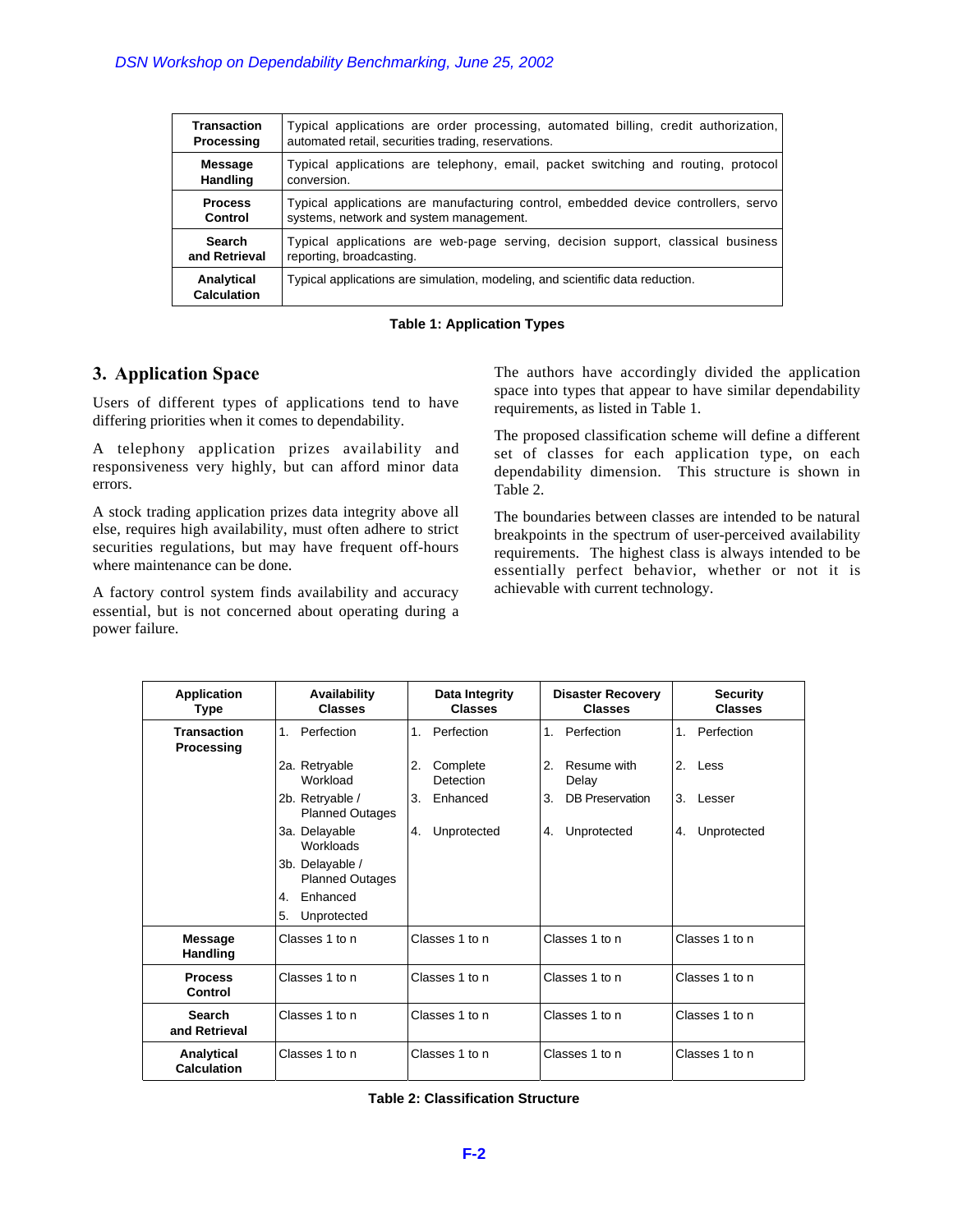| <b>Class</b>                                                                                             |                                                                                                                                                                                                                                                                      |                                                                                                                                                                                                                                                                                                                                                                                                                                                                                                |  |  |  |
|----------------------------------------------------------------------------------------------------------|----------------------------------------------------------------------------------------------------------------------------------------------------------------------------------------------------------------------------------------------------------------------|------------------------------------------------------------------------------------------------------------------------------------------------------------------------------------------------------------------------------------------------------------------------------------------------------------------------------------------------------------------------------------------------------------------------------------------------------------------------------------------------|--|--|--|
| 1. Perfection                                                                                            |                                                                                                                                                                                                                                                                      | <b>Basic Requirements</b>                                                                                                                                                                                                                                                                                                                                                                                                                                                                      |  |  |  |
|                                                                                                          | • The system must be able to correctly process every transaction submitted to it, within normal response<br>times, all of the time.                                                                                                                                  |                                                                                                                                                                                                                                                                                                                                                                                                                                                                                                |  |  |  |
|                                                                                                          | system without any noticeable effect on the users.                                                                                                                                                                                                                   | All single failures, corrective actions, maintenance, and other potentially disruptive events are handled by the                                                                                                                                                                                                                                                                                                                                                                               |  |  |  |
| 2a. Retryable<br>Workload                                                                                | • The system must be able to correctly process every transaction submitted to it, either within normal response<br>times, or after a brief delay to recover from a disruptive event.                                                                                 |                                                                                                                                                                                                                                                                                                                                                                                                                                                                                                |  |  |  |
|                                                                                                          | Disruptive events may not cause users to have to re-establish connection to the system nor to suspend                                                                                                                                                                |                                                                                                                                                                                                                                                                                                                                                                                                                                                                                                |  |  |  |
|                                                                                                          | submitting transactions.<br>No transactions may be lost nor may the database be left with inconsistent data due to incomplete<br>transactions.                                                                                                                       |                                                                                                                                                                                                                                                                                                                                                                                                                                                                                                |  |  |  |
|                                                                                                          |                                                                                                                                                                                                                                                                      | • The system may request that incomplete transactions be re-submitted after recovering from an event, but the<br>number of such transaction may not exceed 1 second worth of Normal Transaction Processing Capacity.                                                                                                                                                                                                                                                                           |  |  |  |
|                                                                                                          | may not be below 80% of Normal Transaction Processing Capacity.                                                                                                                                                                                                      | The Recovery Period for disruptive events may not exceed 10 minutes. Average capacity during the period                                                                                                                                                                                                                                                                                                                                                                                        |  |  |  |
| 2b. Retryable /<br><b>Planned Outages</b>                                                                | maintenance, repair, and upgrade tasks.                                                                                                                                                                                                                              | Same as 2a, but the system may rely on taking an outage to perform certain planned operations,                                                                                                                                                                                                                                                                                                                                                                                                 |  |  |  |
| 3a. Delayable<br><b>Workloads</b>                                                                        | 5 minutes.                                                                                                                                                                                                                                                           | • The system must be able to respond to disruptive events and be ready to process transactions within                                                                                                                                                                                                                                                                                                                                                                                          |  |  |  |
|                                                                                                          | period may not be below 60% of Normal TP Capacity.                                                                                                                                                                                                                   | • The recovery period for disruptive events may not exceed 25 minutes. Average capacity during the recovery                                                                                                                                                                                                                                                                                                                                                                                    |  |  |  |
|                                                                                                          | transactions.                                                                                                                                                                                                                                                        | No transactions may be lost, nor may the database be left with inconsistent data due to incomplete                                                                                                                                                                                                                                                                                                                                                                                             |  |  |  |
|                                                                                                          | The users may be required to re-establish connection to the system and to identify and re-submit<br>transactions that did not complete before the event. The number of such transactions may not exceed<br>1 second worth of Normal Transaction Processing Capacity. |                                                                                                                                                                                                                                                                                                                                                                                                                                                                                                |  |  |  |
| 3b. Delayable /<br><b>Planned Outages</b>                                                                | maintenance, repair, and upgrade tasks.                                                                                                                                                                                                                              | • Same as 3a, but the system may rely on taking an outage to perform certain planned operations,                                                                                                                                                                                                                                                                                                                                                                                               |  |  |  |
| 4. Enhanced                                                                                              | • The user can evaluate, for cost and effectiveness, the individual features that are intended to improve<br>availability.                                                                                                                                           |                                                                                                                                                                                                                                                                                                                                                                                                                                                                                                |  |  |  |
|                                                                                                          | Disruptive events may result in a total outage of a system (requiring user intervention to perform reboot and<br>$\bullet$                                                                                                                                           |                                                                                                                                                                                                                                                                                                                                                                                                                                                                                                |  |  |  |
|                                                                                                          | recovery).<br>No transactions may be lost, nor may the database be left with inconsistent data due to incomplete<br>transactions.                                                                                                                                    |                                                                                                                                                                                                                                                                                                                                                                                                                                                                                                |  |  |  |
| Unprotected<br>5.                                                                                        | • None.                                                                                                                                                                                                                                                              |                                                                                                                                                                                                                                                                                                                                                                                                                                                                                                |  |  |  |
|                                                                                                          |                                                                                                                                                                                                                                                                      | Table 3: Basic Requirements for Transaction Processing Availability Classes                                                                                                                                                                                                                                                                                                                                                                                                                    |  |  |  |
| 4. Example: Availability for Transaction<br>Processing                                                   |                                                                                                                                                                                                                                                                      | An example of the evaluation criteria, for the Hardware<br>Failure Factor, is shown in Table 5.                                                                                                                                                                                                                                                                                                                                                                                                |  |  |  |
| The authors have been developing the details of the<br>proposal for Transaction Processing applications. |                                                                                                                                                                                                                                                                      | The criteria vary widely in scope, so each will need to be<br>evaluated by its own appropriate method, e.g. a standard<br>benchmark, a design audit, or analysis of field data. Since                                                                                                                                                                                                                                                                                                          |  |  |  |
|                                                                                                          |                                                                                                                                                                                                                                                                      |                                                                                                                                                                                                                                                                                                                                                                                                                                                                                                |  |  |  |
|                                                                                                          | A discussion of the classes defined for Availability will<br>illustrate how the classification system will function and<br>suggest the work that still needs to be done for other                                                                                    | exceptions are disclosed.                                                                                                                                                                                                                                                                                                                                                                                                                                                                      |  |  |  |
| application types and dimensions.                                                                        | Systems are assigned to one of five Classes by meeting<br>Basic Requirements over a set of Factors that affect<br>availability. The Classes and Basic Requirements are<br>shown in Table 3. The Factors are shown in Table 4.                                        | there are very many criteria to be satisfied, it is proposed<br>that systems may still be evaluated for a given class, even<br>if their designs do not meet all of the criteria, as long as all<br>One of the drawbacks of standardized performance<br>benchmarks is the high cost of conducting and certifying a<br>test run. Since a comprehensive dependability benchmark<br>would be more complex, the implementation cost would<br>be even more discouraging and the authors believe that |  |  |  |

**Table 3: Basic Requirements for Transaction Processing Availability Classes**

## **4. Example: Availability for Transaction Processing**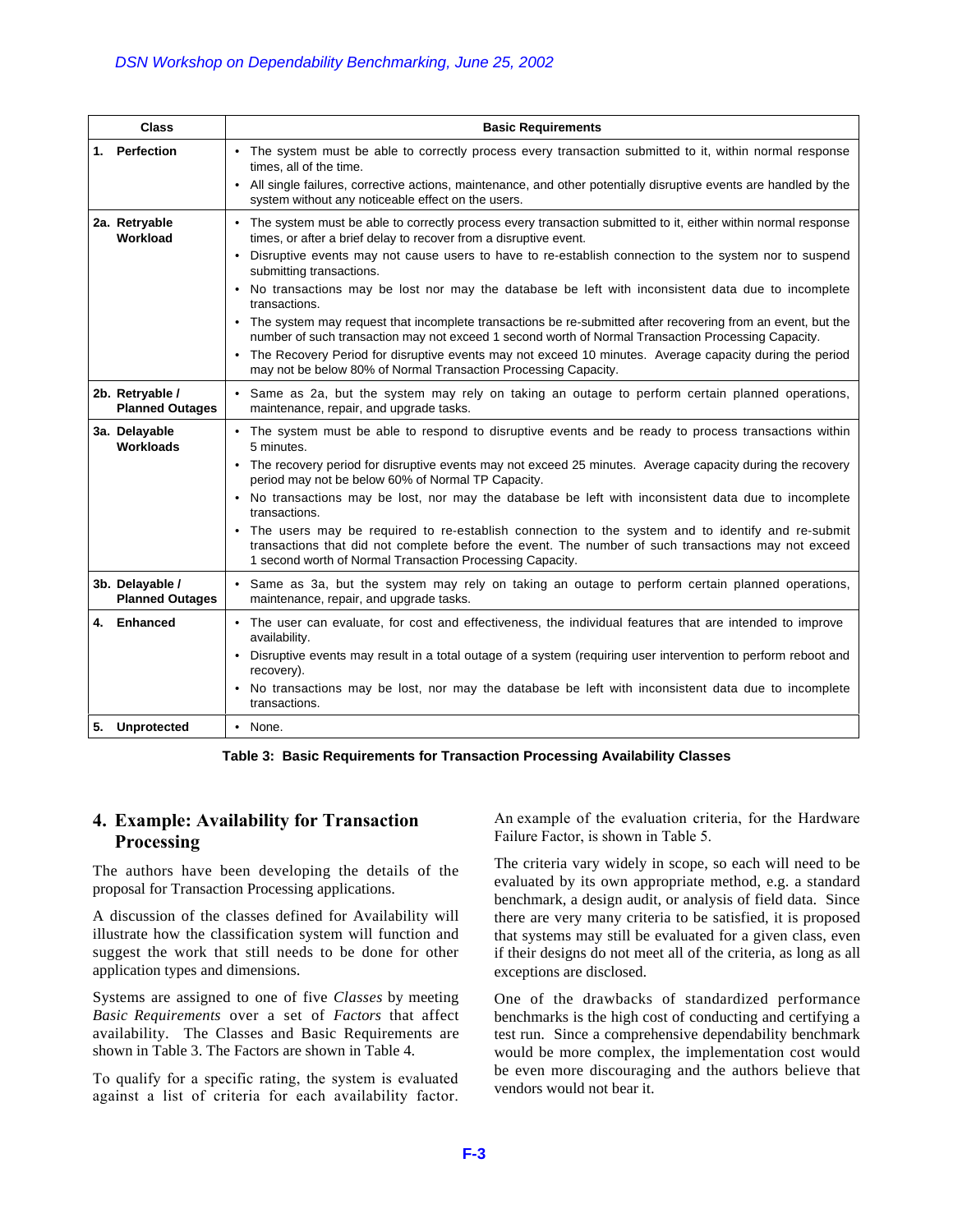| Factor                                                                                                                                                                                                                                                                                                                                                                                                                                                                                  |                                                           | <b>Description</b>                                                                                                                |                                                                                                           |                                                                                                                                                                                                                                                                                                                                                                                                                                                                       |                                                                                     |
|-----------------------------------------------------------------------------------------------------------------------------------------------------------------------------------------------------------------------------------------------------------------------------------------------------------------------------------------------------------------------------------------------------------------------------------------------------------------------------------------|-----------------------------------------------------------|-----------------------------------------------------------------------------------------------------------------------------------|-----------------------------------------------------------------------------------------------------------|-----------------------------------------------------------------------------------------------------------------------------------------------------------------------------------------------------------------------------------------------------------------------------------------------------------------------------------------------------------------------------------------------------------------------------------------------------------------------|-------------------------------------------------------------------------------------|
| <b>HW Failure</b>                                                                                                                                                                                                                                                                                                                                                                                                                                                                       |                                                           | Intermittent or permanent HW fault, including design errors that manifest as component failure.                                   |                                                                                                           |                                                                                                                                                                                                                                                                                                                                                                                                                                                                       |                                                                                     |
| <b>SW Failure</b>                                                                                                                                                                                                                                                                                                                                                                                                                                                                       |                                                           | Improperly designed, built, or installed software that results in a detected failure that takes<br>resources out of use.          |                                                                                                           |                                                                                                                                                                                                                                                                                                                                                                                                                                                                       |                                                                                     |
| <b>Environmental Failure</b>                                                                                                                                                                                                                                                                                                                                                                                                                                                            |                                                           | A failure to provide power, cooling or other environmental requirement of the system.                                             |                                                                                                           |                                                                                                                                                                                                                                                                                                                                                                                                                                                                       |                                                                                     |
| <b>HW Repair or Upgrade</b>                                                                                                                                                                                                                                                                                                                                                                                                                                                             |                                                           | Repair failed components, re-integrate repaired components, or install newer version<br>(same form, fit, function).               |                                                                                                           |                                                                                                                                                                                                                                                                                                                                                                                                                                                                       |                                                                                     |
| <b>SW Repair or Upgrade</b>                                                                                                                                                                                                                                                                                                                                                                                                                                                             |                                                           | Action to replace a faulty component, or install newer versions (same external interfaces);<br>or to revert to previous versions. |                                                                                                           |                                                                                                                                                                                                                                                                                                                                                                                                                                                                       |                                                                                     |
| <b>Operating Configuration Change</b>                                                                                                                                                                                                                                                                                                                                                                                                                                                   | control, etc.                                             |                                                                                                                                   |                                                                                                           | Action to adjust system parameters for performance tuning, policy administration, access                                                                                                                                                                                                                                                                                                                                                                              |                                                                                     |
| <b>System Maintenance</b>                                                                                                                                                                                                                                                                                                                                                                                                                                                               |                                                           | resource monitoring.                                                                                                              |                                                                                                           | Action required to maintain the integrity of the application, e.g. data backups, log dumps,                                                                                                                                                                                                                                                                                                                                                                           |                                                                                     |
| <b>Capacity Expansion</b><br>(or Reduction)                                                                                                                                                                                                                                                                                                                                                                                                                                             |                                                           | reorganization.                                                                                                                   |                                                                                                           | Scaling the system for changes in volume of usage, e.g. additional HW, new SW, database                                                                                                                                                                                                                                                                                                                                                                               |                                                                                     |
| <b>System Management Skills</b>                                                                                                                                                                                                                                                                                                                                                                                                                                                         |                                                           | desired availability.                                                                                                             |                                                                                                           | The level of skills, training, process control, and other human factors required to obtain the                                                                                                                                                                                                                                                                                                                                                                        |                                                                                     |
| <b>Denial of Service Attack</b>                                                                                                                                                                                                                                                                                                                                                                                                                                                         |                                                           |                                                                                                                                   |                                                                                                           | Attempt by un-authorized users to render the system inaccessible or unusable                                                                                                                                                                                                                                                                                                                                                                                          |                                                                                     |
|                                                                                                                                                                                                                                                                                                                                                                                                                                                                                         |                                                           |                                                                                                                                   | Table 4: Factors that Affect Availability                                                                 |                                                                                                                                                                                                                                                                                                                                                                                                                                                                       |                                                                                     |
|                                                                                                                                                                                                                                                                                                                                                                                                                                                                                         | This approach rests on the                                |                                                                                                                                   |                                                                                                           | 5. Progress on Specifying the Classification<br><b>System</b><br>To date, initial drafts have been written for Availability,<br>Data Integrity, and Disaster Recovery for Transaction<br>Processing applications. These drafts include classes,<br>factors, minimum standards and evaluation criteria.<br>Evaluation methods have not yet been proposed. A sub-                                                                                                       |                                                                                     |
| The intention of this classification system is that the<br>evaluation would be self-certified. Vendors or others<br>wishing to classify a particular system would do the<br>evaluation and publish the results, answering a set of<br>standardized questions or performing tests that validate<br>the evaluation criteria.<br>assumption that vendors would not risk their reputations,<br>nor product liability claims, by making false statements<br>against very specific standards. |                                                           |                                                                                                                                   | Retryable                                                                                                 | committee of SIGDeB is currently doing a trial evaluation<br>of a specific system to see if a standardized set of<br>questions or evaluation tests can be developed.<br>Delayable                                                                                                                                                                                                                                                                                     | <b>Reduced Impact</b>                                                               |
| <b>Classes</b>                                                                                                                                                                                                                                                                                                                                                                                                                                                                          | <b>Perfection</b>                                         |                                                                                                                                   | Workloads                                                                                                 | Workloads                                                                                                                                                                                                                                                                                                                                                                                                                                                             | of Failure                                                                          |
| <b>Minimum Standard</b>                                                                                                                                                                                                                                                                                                                                                                                                                                                                 |                                                           |                                                                                                                                   |                                                                                                           | • No single HW failure may cause a properly configured system to violate the Basic Requirement.                                                                                                                                                                                                                                                                                                                                                                       |                                                                                     |
| Required<br><b>Disclosures</b>                                                                                                                                                                                                                                                                                                                                                                                                                                                          | to meet the standards.<br>resource in a recovery action). |                                                                                                                                   |                                                                                                           | • What, if anything, is required in the application code or configuration<br>• Any cases where the system might lose its ability to recover from a HW<br>failure, but not report this condition to the user (e.g., a backup resource<br>fails, but the system does not detect the failure until it attempts to use the<br>• History of user-reported HW defects that violated minimum standards.<br>• Any exceptions (to the minimum standards) in the system design, | features to<br>be<br>evaluated                                                      |
| Comparative<br><b>Measurements</b>                                                                                                                                                                                                                                                                                                                                                                                                                                                      | with quantified impacts.<br>resource from the system.     |                                                                                                                                   | i.e., while the first failure is detected and repaired?<br>• Duration and impact of the recovery process. | • How long is the system susceptible to a second (unprotected) failure,<br>• Frequency of failures that cause a recovery process or remove a                                                                                                                                                                                                                                                                                                                          | • Cost / benefit of<br>• Frequency of failures<br>that benefit from<br>each feature |

# **5. Progress on Specifying the Classification System**

| <b>Classes</b>                        | <b>Perfection</b>                                                                                                                                                                                                                                                                             | Retryable<br>Workloads                                                                                                                                                                                                                                                                                                                                                                                                                                        | Delayable<br>Workloads | <b>Reduced Impact</b><br>of Failure                 |  |  |
|---------------------------------------|-----------------------------------------------------------------------------------------------------------------------------------------------------------------------------------------------------------------------------------------------------------------------------------------------|---------------------------------------------------------------------------------------------------------------------------------------------------------------------------------------------------------------------------------------------------------------------------------------------------------------------------------------------------------------------------------------------------------------------------------------------------------------|------------------------|-----------------------------------------------------|--|--|
| <b>Minimum Standard</b>               | No single HW failure may cause a properly configured system to violate the Basic Requirement.                                                                                                                                                                                                 |                                                                                                                                                                                                                                                                                                                                                                                                                                                               |                        |                                                     |  |  |
| <b>Required</b><br><b>Disclosures</b> | ٠<br>to meet the standards.<br>resource in a recovery action).                                                                                                                                                                                                                                | What, if anything, is required in the application code or configuration<br>Any cases where the system might lose its ability to recover from a HW<br>failure, but not report this condition to the user (e.g., a backup resource<br>fails, but the system does not detect the failure until it attempts to use the<br>History of user-reported HW defects that violated minimum standards.<br>Any exceptions (to the minimum standards) in the system design, |                        | Cost / benefit of<br>features to<br>be<br>evaluated |  |  |
|                                       | with quantified impacts.                                                                                                                                                                                                                                                                      |                                                                                                                                                                                                                                                                                                                                                                                                                                                               |                        |                                                     |  |  |
| Comparative<br><b>Measurements</b>    | How long is the system susceptible to a second (unprotected) failure,<br>$\bullet$<br>i.e., while the first failure is detected and repaired?<br>Frequency of failures that cause a recovery process or remove a<br>resource from the system.<br>Duration and impact of the recovery process. | Frequency of failures<br>that benefit from<br>each feature                                                                                                                                                                                                                                                                                                                                                                                                    |                        |                                                     |  |  |